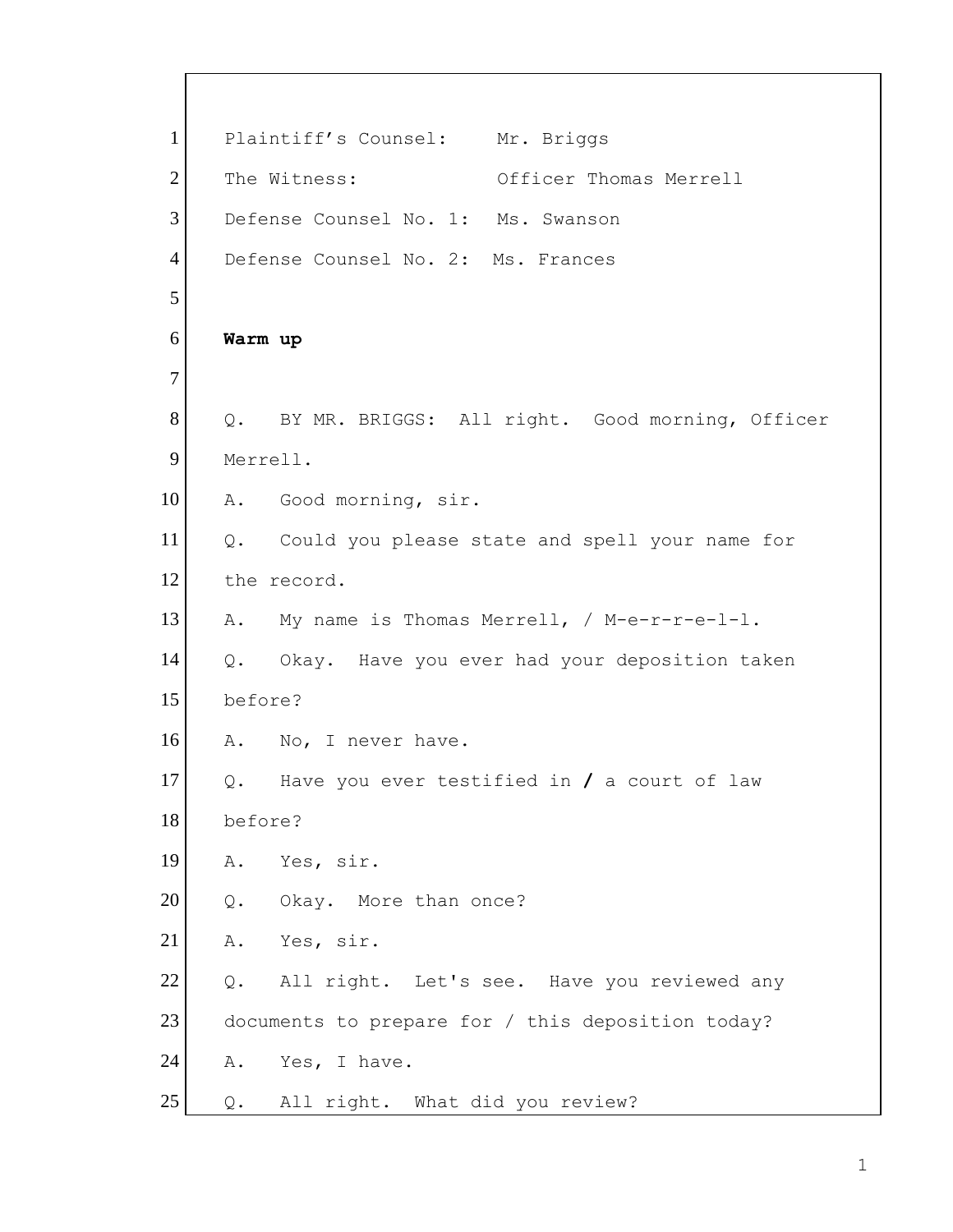1 A. I read my written statement. 2 Q. And did you review anything else to prepare? // 3 A. I also reviewed the call logs. 4 MS. FRANCES: Excuse me, Officer. When you say 5 | "call logs," do you mean the dispatch call logs? 6 THE WITNESS: Correct, ma'am. 7 MS. SWANSON: Thank you / for the clarification. 8 MS. FRANCES: Sorry to interrupt. 9 Q. BY MR. BRIGGS: All right, sir. Is there anything 10 else you reviewed prior to today? 11 A. I think that is it. 12 Q. All right. **///** And when you say "written 13 statement," was that the written statement you gave at 14 the scene of the accident that was attached to the 15 traffic / accident report? 16 A. Yes, it was.  $17$  Q. Okay. We will go over that in a little bit. 18 A. All right. 19 Q. Let me get a little bit of background **/\*(1)** 20 information about you. Where were you born? 21 | A. I was born in Santa Rosa. 22 Q. Okay. Did you attend high school in Santa Rosa?  $23$  A. I did not. / 24 Q. All right. Where did you attend high school? 25 | A. I attended high school in Reno.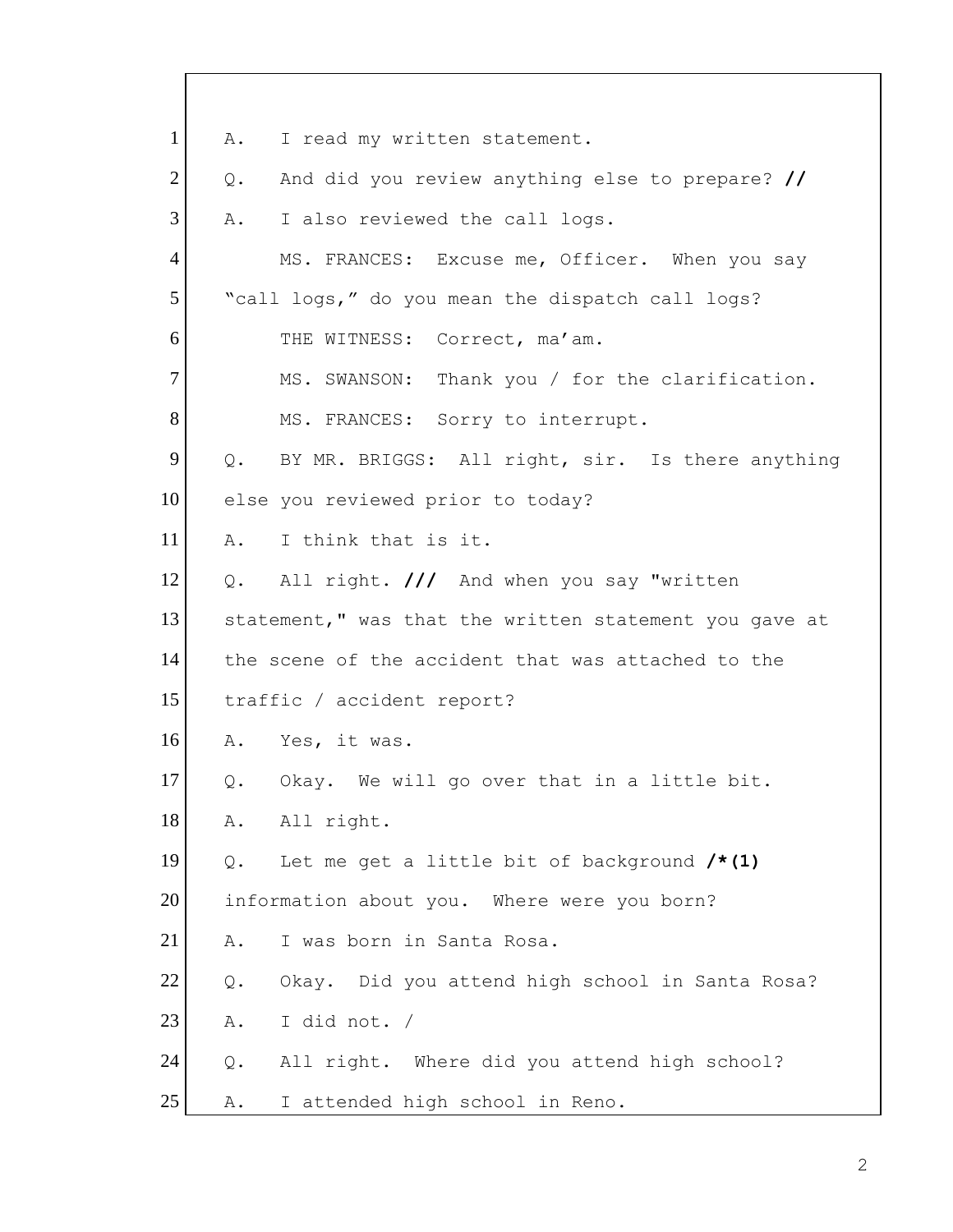| $\mathbf{1}$   | Q.    | Okay. When did you move from California to Nevada?       |
|----------------|-------|----------------------------------------------------------|
| $\overline{2}$ | Α.    | It was / in second grade, I believe. I don't             |
| 3              |       | remember what age I was.                                 |
| $\overline{4}$ | Q.    | A long time ago; is that correct?                        |
| 5              | Α.    | Yes. Correct.                                            |
| 6              | $Q$ . | Let me ask what $/$ is your date of birth?               |
| $\overline{7}$ | Α.    | It is 2/12/1974.                                         |
| 8              | Q.    | Did you graduate from high school in Reno?               |
| 9              | Α.    | Yes.                                                     |
| 10             | Q.    | Okay. Did you pursue // any further education            |
| 11             |       | beyond high school?                                      |
| 12             | Α.    | I went to UNR.                                           |
| 13             | Q.    | And did you graduate from UNR?                           |
| 14             | Α.    | No.                                                      |
| 15             |       | Q. Okay. You are currently / employed as a police        |
| 16             |       | officer with the City of South Lake Tahoe; correct?      |
| 17             | Α.    | Yes, sir.                                                |
| 18             |       | MS. SWANSON: Excuse me, Counsel. May I just              |
| 19             |       | clarify one point?                                       |
| 20             |       | MR. BRIGGS: Go /// right ahead.                          |
| 21             |       | MS. SWANSON: Officer, when did you move back to          |
| 22             |       | California?                                              |
| 23             |       | THE WITNESS: Roughly fifteen years ago.                  |
| 24             |       | Q. BY MR. BRIGGS: All right. How long have you been      |
| 25             |       | employed as a police / officer by the City of South Lake |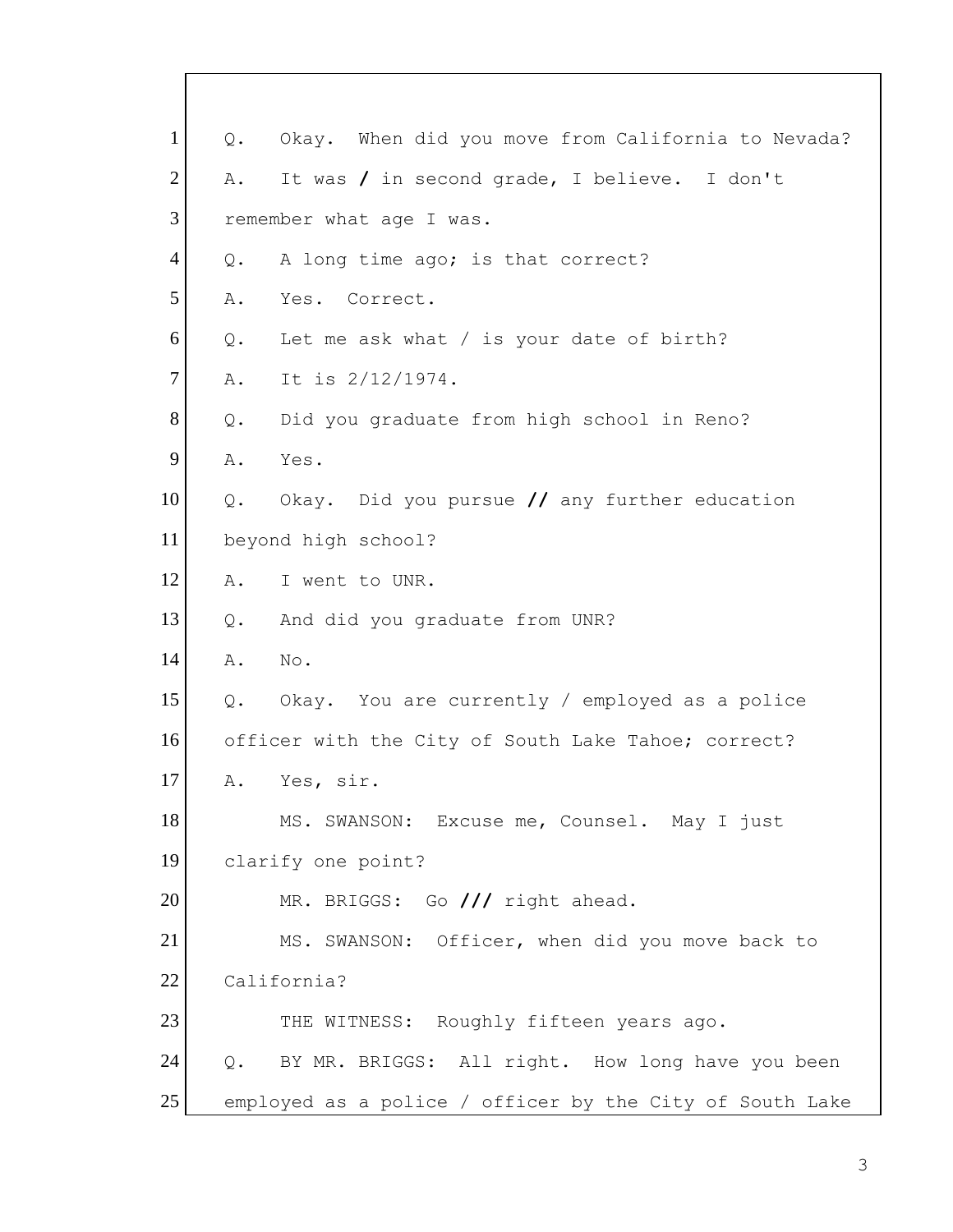| $\mathbf{1}$   | Tahoe? |                                                         |
|----------------|--------|---------------------------------------------------------|
| $\overline{2}$ | Α.     | For fourteen years.                                     |
| 3              | Q.     | All right. Where were you employed prior to being a     |
| $\overline{4}$ |        | police officer with the /*(2) City of South Lake Tahoe? |
| 5              | Α.     | I was with a security company at the federal            |
| 6              |        | courthouse.                                             |
| $\tau$         | Q.     | All right. And is that the federal courthouse up        |
| 8              |        | in / Reno?                                              |
| 9              | Α.     | Yes.                                                    |
| 10             | Q.     | Okay.                                                   |
| 11             |        | MS. FRANCES: I thought they had marshals that           |
| 12             |        | provide security there.                                 |
| 13             |        | THE WITNESS: Well, they also contract out with          |
| 14             |        | third-party companies.                                  |
| 15             | Q.     | BY MR. BRIGGS: And is that who / you worked for?        |
| 16             | Α.     | Yes.                                                    |
| 17             | $Q$ .  | How long did you hold that position?<br>Okay.           |
| 18             | Α.     | You know, I don't recall.                               |
| 19             | Q.     | That is okay.                                           |
| 20             | Α.     | It was usually nights and / weekends, but I don't       |
| 21             |        | recall how long I was there.                            |
| 22             | $Q$ .  | Okay. There will be things that you don't recall        |
| 23             |        | specifically. I will ask you to $//$ estimate for me.   |
| 24             | Α.     | I will do my best.                                      |
| 25             | Q.     | Did you work there for one month, one year, ten         |

 $\overline{\Gamma}$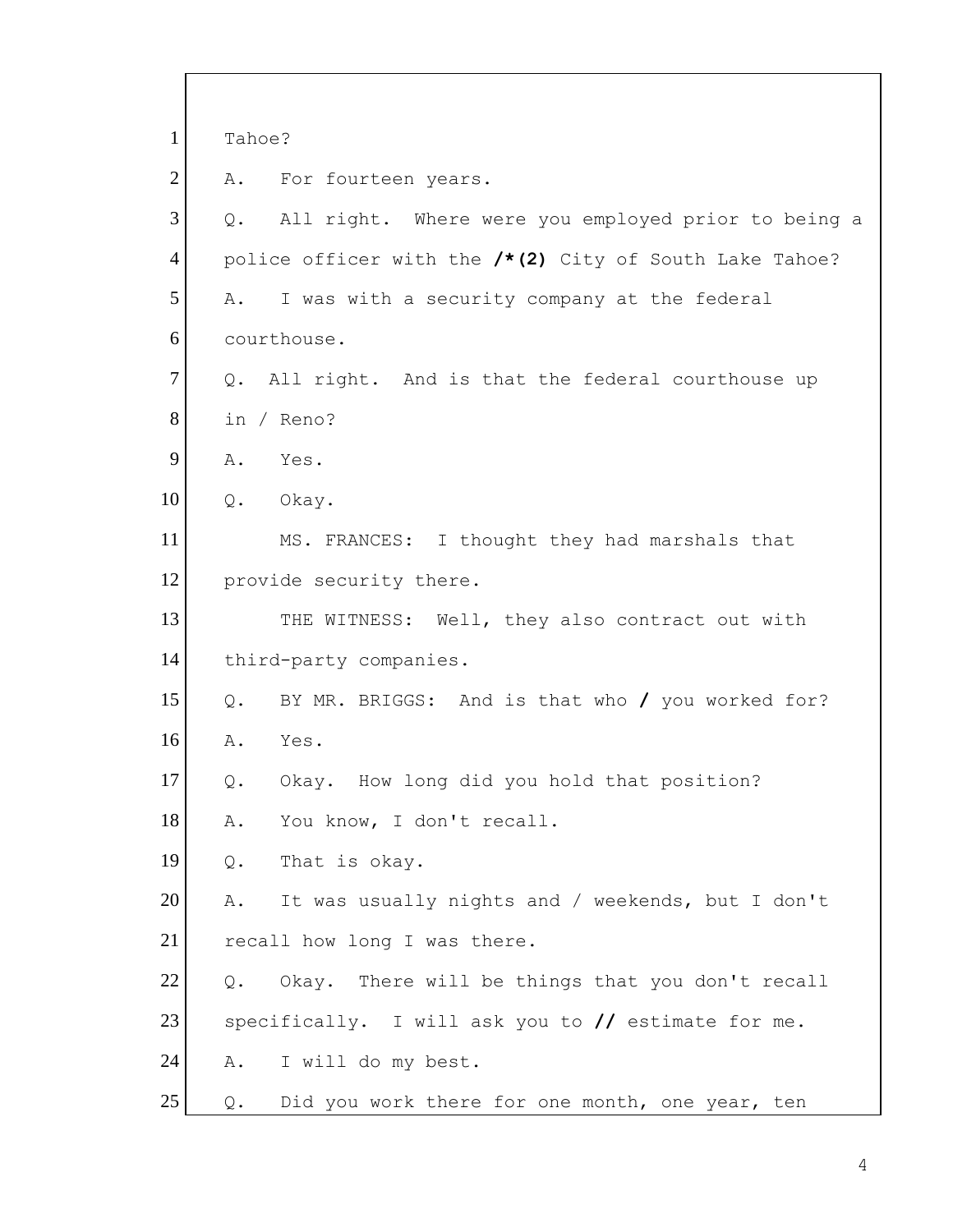| $\mathbf{1}$   | years?                                                   |
|----------------|----------------------------------------------------------|
| $\overline{2}$ | I would estimate approximately a year. /<br>Α.           |
| 3              | And where did you work prior to that security<br>Q.      |
| 4              | position with the federal courthouse?                    |
| 5              | I have had a lot of jobs.<br>Α.                          |
| 6              | MS. SWANSON: How far back do /// you want to go,         |
| $\tau$         | Counsel?                                                 |
| 8              | MS. FRANCES: If you limit it, we can save a privacy      |
| 9              | objection.                                               |
| 10             | MR. BRIGGS: I can do that.                               |
| 11             | MS. SWANSON: Thank you for the courtesy.                 |
| 12             | BY MR. BRIGGS: Let's / take one more job, then.<br>Q.    |
| 13             | Where did you work just prior to the federal courthouse? |
| 14             | I was working security for an apartment complex.<br>Α.   |
| 15             | Q. All right. $/* (3)$                                   |
| 16             | END OF WARM-UP<br><b>PAUSE</b>                           |
| 17             |                                                          |
| 18             |                                                          |
| 19             |                                                          |
| 20             |                                                          |
| 21             |                                                          |
| 22             |                                                          |
| 23             |                                                          |
| 24             |                                                          |
| 25             |                                                          |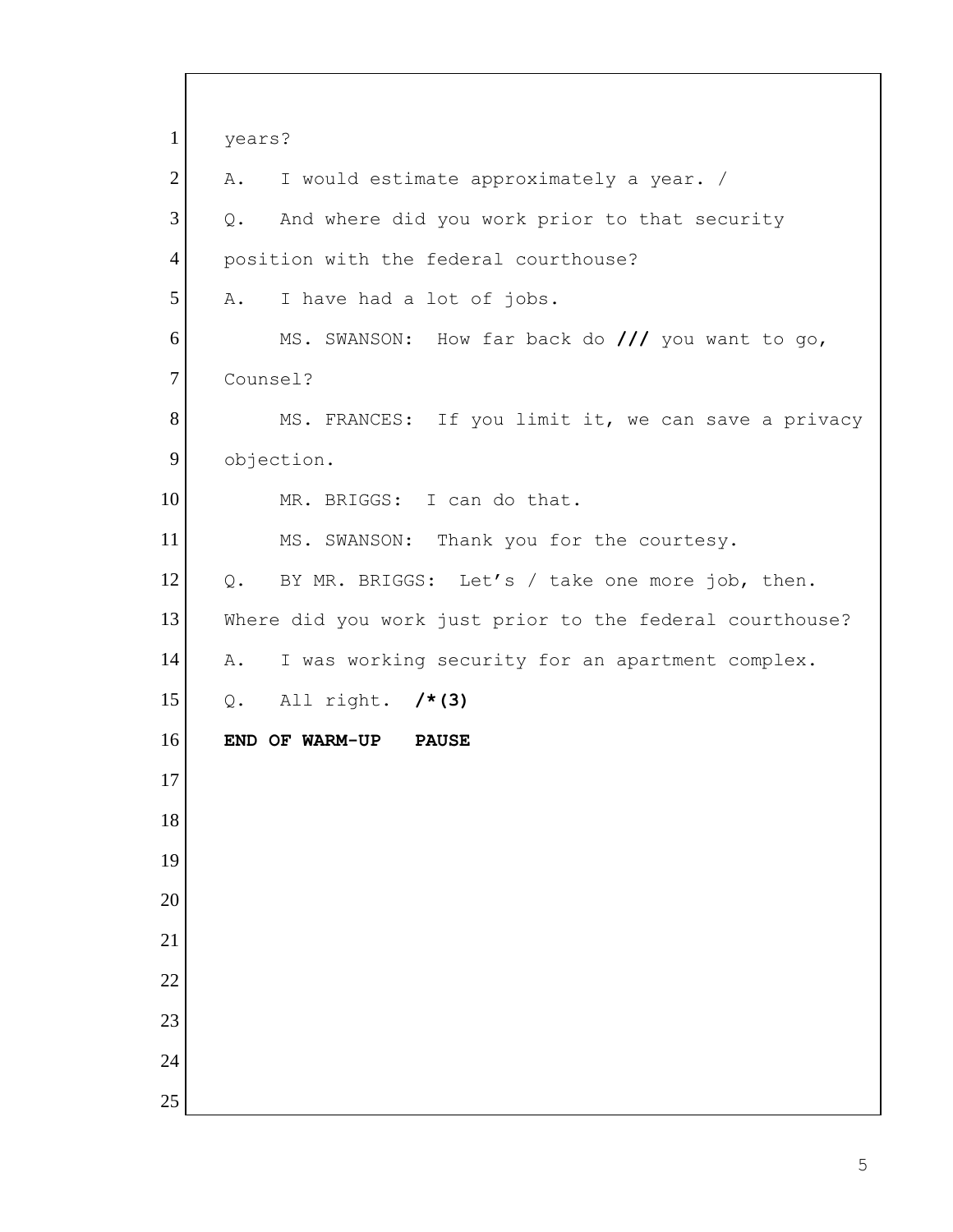1 **EXAM** 2 Q. BY MR. BRIGGS: And we are talking at least 15 years 3 ago; is that correct? 4 A. Yes.  $5$  Q. Okay. What is your current position with the police 6 department? 7 A. Just police / officer. 8 Q. All right. Do you have a rank? 9 A. No. 10 | Q. Is everyone just an officer? I don't 11 know if there's sergeant, lieutenant. I'm, you know, 12 unfamiliar **/** with that. 13 A. There are ranks, but I hold no rank. I am just an 14 officer. 15 | Q. You are actively engaged in patrolling the streets; 16 is that / right? 17 A. Yes, patrol. 18 Q. All right. Sir, we ask everyone this, even police 19 officers: Have you ever been convicted of a felony? 20 A. No, I have not. **//** 21 | Q. Okay. Have you ever been convicted of a crime of 22 dishonesty? 23 MS. FRANCES: Objection. That is vaque and 24 ambiguous. 25 MS. SWANSON: I will join in that.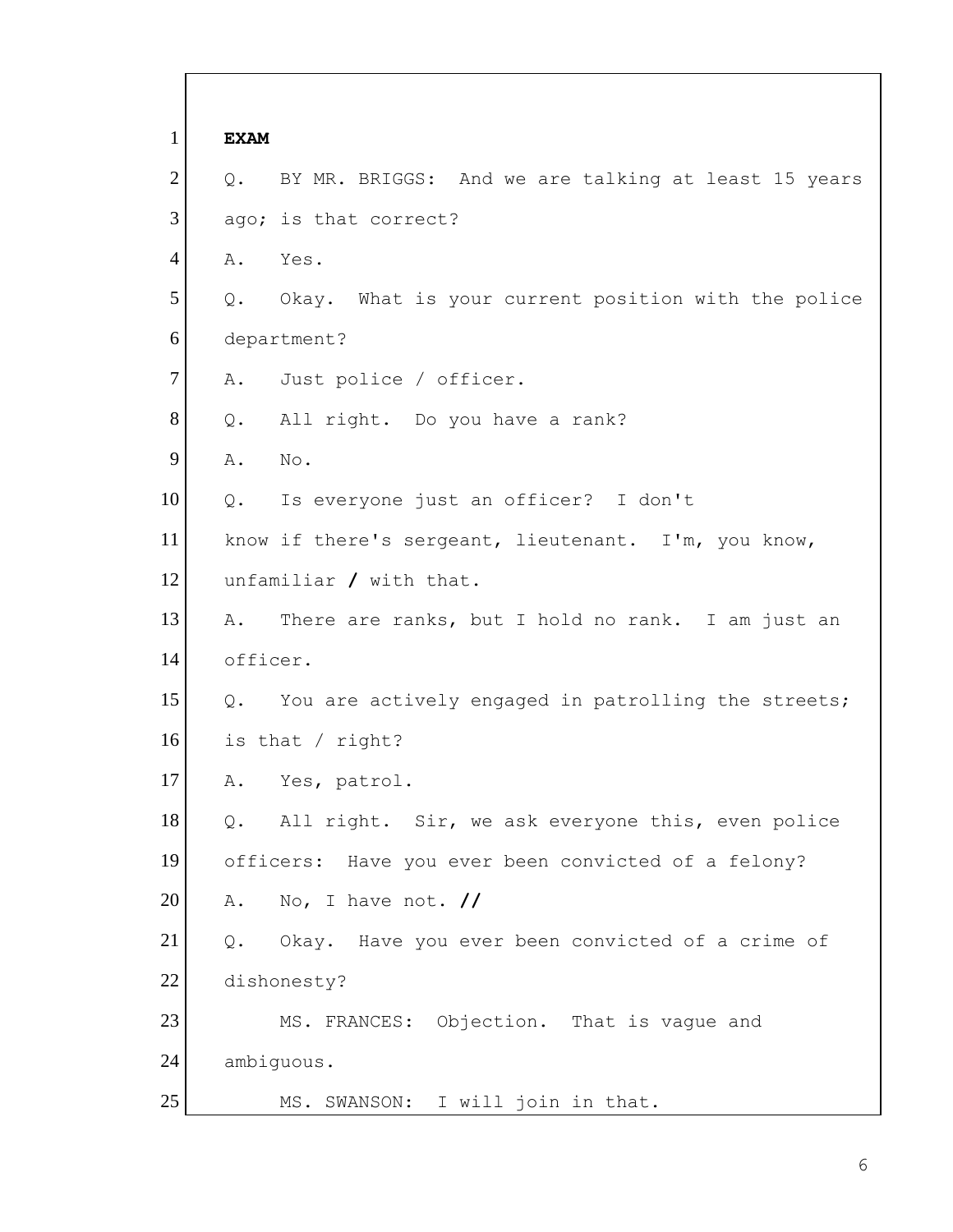1 MS. FRANCES: Would you please / rephrase the 2 question. 3 MR. BRIGGS: I can do that. 4 MS. FRANCES: Thank you. 5 Q. BY MR. BRIGGS: I am asking about, for example, 6 writing a bad check or fraud or anything like that. **///** 7 A. I have not. 8 0. I didn't think so. 9 Okay. Now, how long have you had your driver's 10 license? 11 A. Since I was about 16 years old. 12 | Q. Okay. / Has it ever been suspended or revoked? 13 A. No. 14 Q. Okay. The accident we are here to discuss occurred 15 on June 23rd of last year; is **/\*(1)** that your 16 understanding? 17 A. Yes, sir.  $18$  Q. And prior to that date were you ever in any other 19 motor vehicle accidents in the course and scope of / your 20 employment? 21 A. I was. 22 Q. Okay. And is there more than one or just one? 23 A. Just this one and one other occasion. 24 Q. Okay. You have had **/** at least one prior accident in 25 the course and scope of your patrol duties with the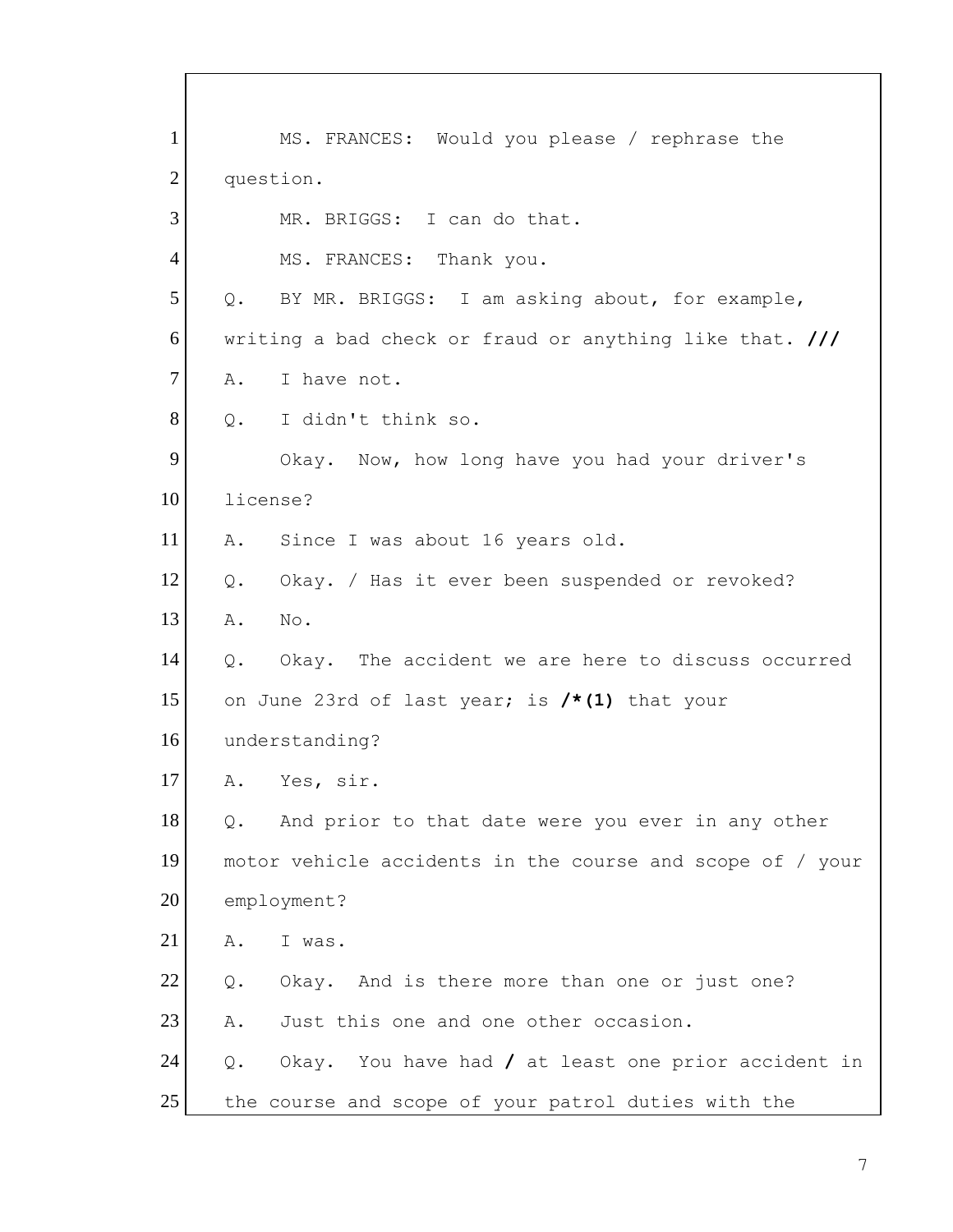| $\mathbf{1}$   | police department; is that correct?                     |
|----------------|---------------------------------------------------------|
| $\overline{2}$ | Yes, sir.<br>Α.                                         |
| 3              | Okay. When / was that prior accident in relation<br>Q.  |
| $\overline{4}$ | to the one we are dealing with here?                    |
| 5              | I believe it was 2008.<br>Α.                            |
| 6              | Okay. And could you // give us a little more<br>Q.      |
| 7              | additional detail about that incident, please.          |
| 8              | I am not sure what you are asking me exactly.<br>Α.     |
| 9              | Well, I assume it / occurred in the city of South<br>Q. |
| 10             | Lake Tahoe; is that correct?                            |
| 11             | It did.<br>Α.                                           |
| 12             | Q. Okay. Can you just briefly describe to me what       |
| 13             | happened in that /// incident.                          |
| 14             | MS. FRANCES: For the record, I will object as to the    |
| 15             | relevance of this.                                      |
| 16             | MS. SWANSON: The question is also overbroad.            |
| 17             | MR. BRIGGS: Well, are you telling him not to /          |
| 18             | answer?                                                 |
| 19             | MS. FRANCES: No, not at all. I am just making my        |
| 20             | record.                                                 |
| 21             | BY MR. BRIGGS: Officer, do you remember where the<br>Q. |
| 22             | accident occurred?                                      |
| 23             | A. I was on I-80 westbound. $/* (2)$                    |
| 24             | END OF LEAD-IN - KEEP READING WITHOUT PAUSE             |
| 25             |                                                         |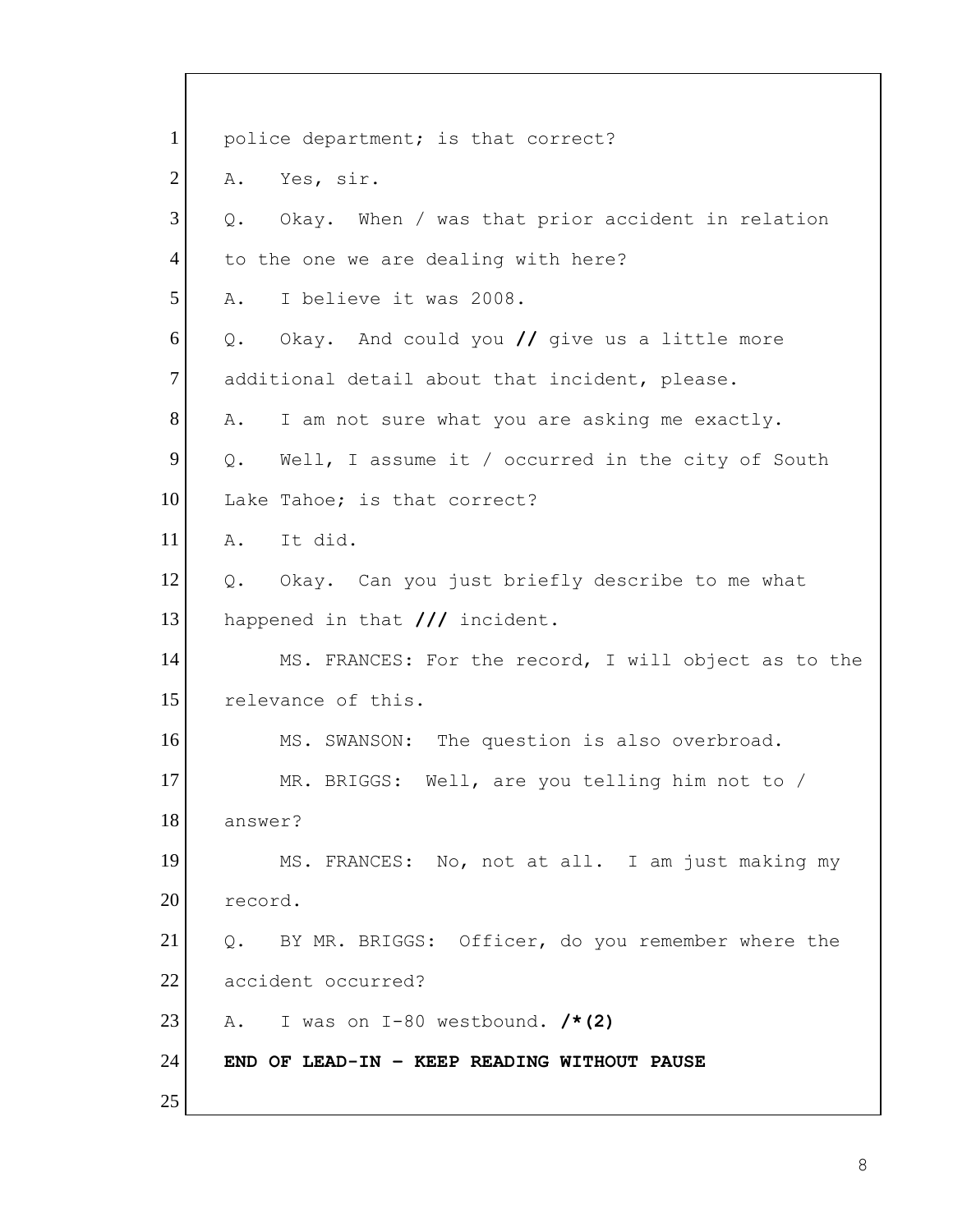| $\mathbf{1}$   |          | <b>START TYPING</b>                                            |
|----------------|----------|----------------------------------------------------------------|
| $\overline{2}$ | $Q$ .    | BY MR. BRIGGS: How did that accident occur?                    |
| 3              | Α.       | There was a vehicle going the wrong way on the                 |
| $\overline{4}$ |          | freeway, which caused a collision.                             |
| 5              | Q.       | Were you involved in that / collision?                         |
| 6              | Α.       | I came upon them and ended up in the accident as               |
| $\tau$         | well.    |                                                                |
| 8              |          | Q. Okay. How did you end up in the accident as well?           |
| 9              |          | Were $\prime$ you hit by that vehicle that was going the wrong |
| 10             |          | direction?                                                     |
| 11             | Α.       | No, I was not hit by the vehicle.                              |
| 12             | Q.       | What happened?                                                 |
| 13             | Α.       | Well, I swerved to / miss the first two vehicles and           |
| 14             |          | then hit a third vehicle a little bit farther down --          |
| 15             | Q.       | Okay.                                                          |
| 16             | Α.       | -- the highway.                                                |
| 17             | Q.       | Okay. Did you strike the third // vehicle from                 |
| 18             |          | behind or something like that?                                 |
| 19             | Α.       | You know, I cannot tell you exactly where it                   |
| 20             | got hit. |                                                                |
| 21             | Q.       | That is okay. I will move on. /                                |
| 22             | Α.       | All right.                                                     |
| 23             | Q.       | And, sir, have you had to investigate many car                 |
| 24             |          | accidents in the course and scope of your duties as a          |
| 25             |          | police officer?                                                |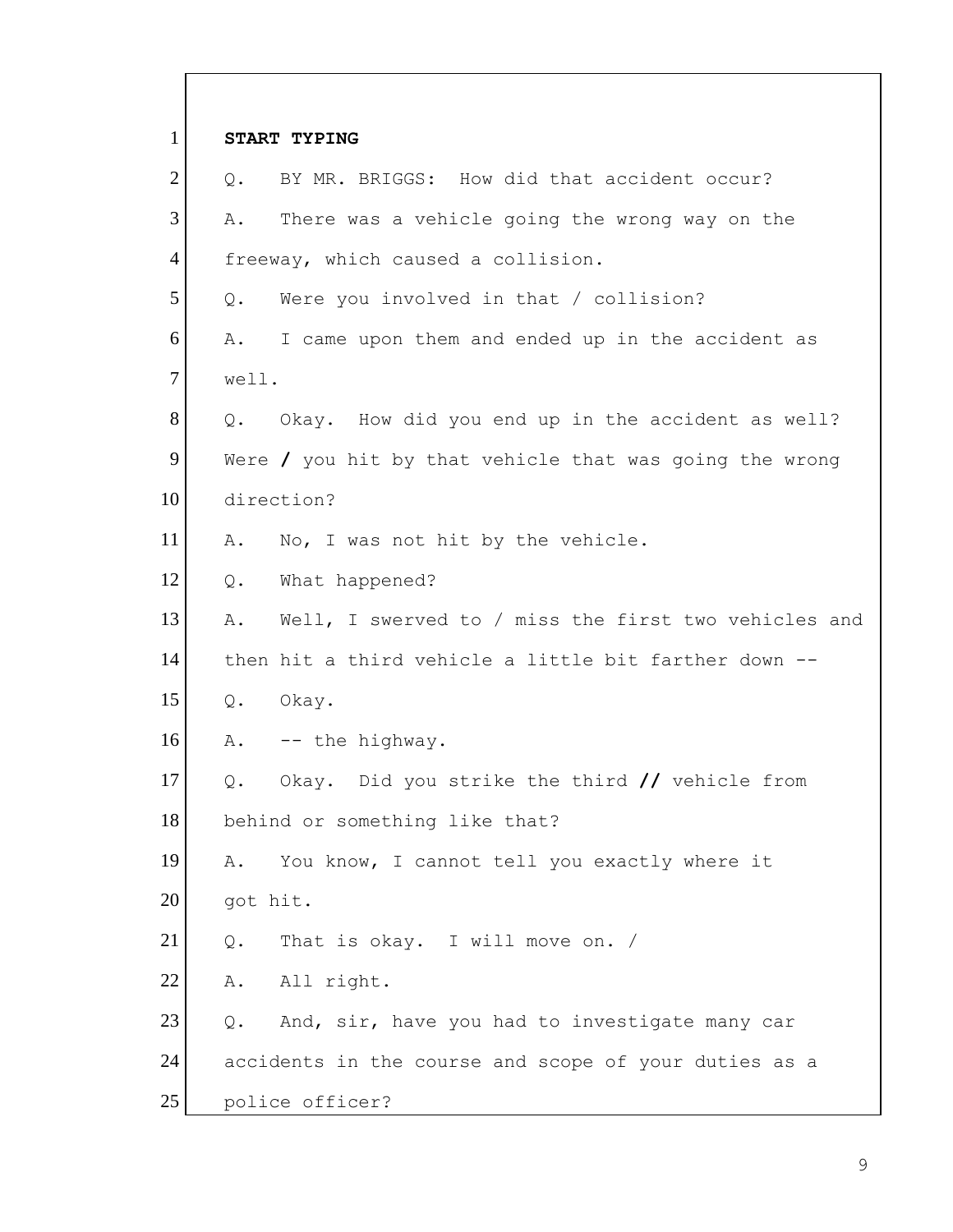1 A. Yes, **///** sir.  $2$  Q. Okay. And you have been trained by the City how to 3 conduct those investigations; is that right? 4 A. At a basic level, yes.  $5$  Q. Okay. Do / you have any special training as far as 6 accident reconstruction or things like that? 7 A. I do not. 8 Q. All right. Beyond your typical duties, are 9 there /\*(1) any procedures that are to be followed at all 10 when there is an officer involved in an accident? 11 MS. FRANCES: I will object that that question is / 12 vague and ambiguous. 13 MS. SWANSON: I will join in that. 14 MS. FRANCES: Do you understand, Officer? 15 THE WITNESS: No, ma'am. 16 Q. BY MR. BRIGGS: Then let me clarify. Let's say 17 there is an accident. 18 A. Okay. **/** 19 Q. You are called, and you respond to it. 20 A. Okay.  $21$  Q. You are going to conduct an investigation and 22 prepare a report; is that right? 23 A. Yes, sir. / 24 Q. Okay. When there is an officer involved while he or 25 She is working, is there anything else that you do in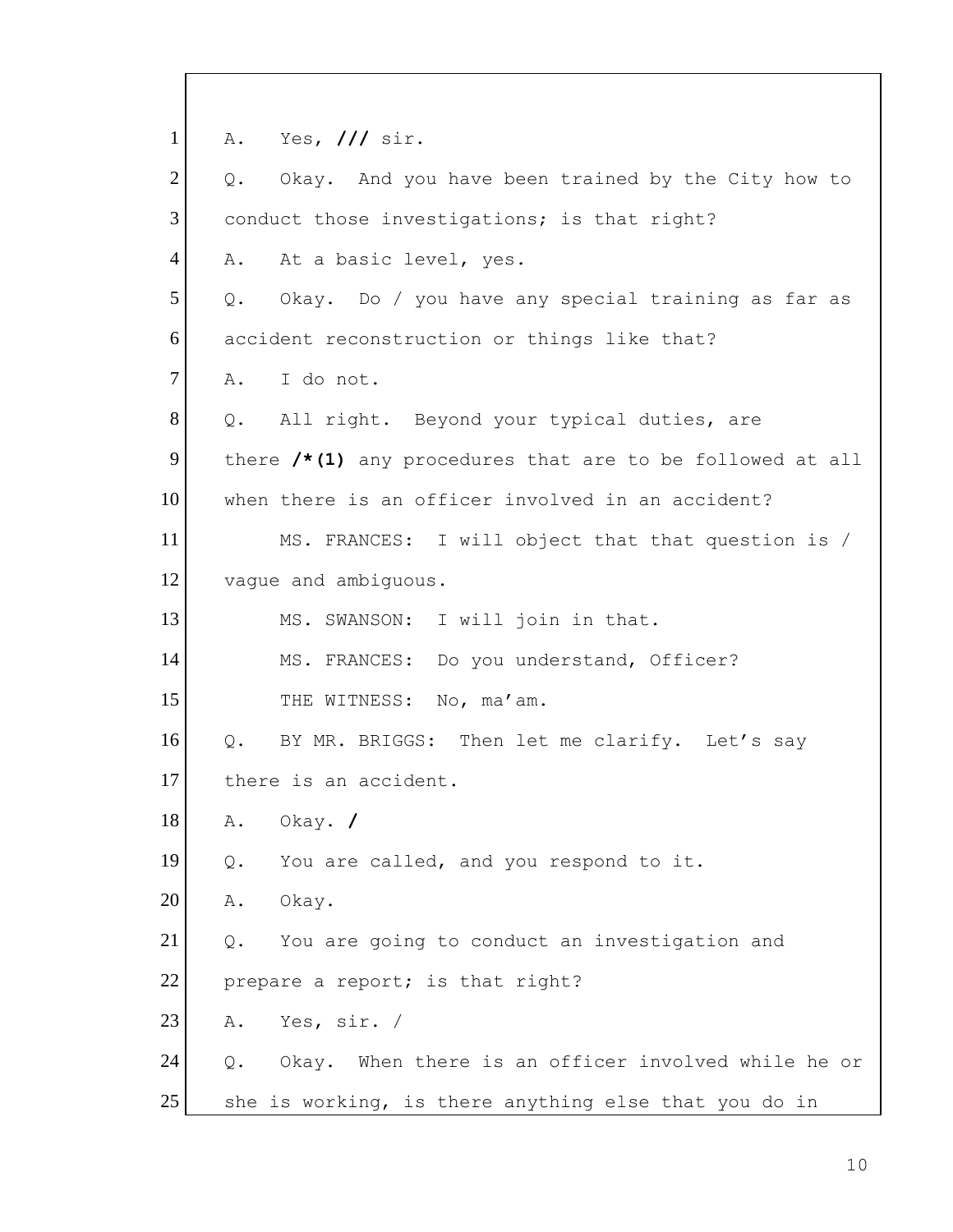| $\mathbf{1}$   |       | relation to that accident // and its investigations?     |
|----------------|-------|----------------------------------------------------------|
| $\overline{2}$ | Α.    | I would say no on the investigation part.                |
| 3              | $Q$ . | Well, how about as to procedures?                        |
| $\overline{4}$ | Α     | There is a rule if it is an / officer from the same      |
| 5              |       | agency, that we call someone else from another agency to |
| 6              |       | do the report.                                           |
| $\overline{7}$ | Q.    | All right.                                               |
| 8              | Α.    | Do you understand?                                       |
| 9              | Q.    | Yes, I get $//$ it.                                      |
| 10             | Α.    | Okay.                                                    |
| 11             | Q.    | If someone from the sheriff's office was in an           |
| 12             |       | accident, it would be okay for the City to come and      |
| 13             |       | investigate; is that / right?                            |
| 14             | Α.    | Yes, sir.                                                |
| 15             | Q.    | But if someone from the police department is in an       |
| 16             |       | accident, it is the policy to have a different agency to |
| 17             |       | come $/* (2)$ and investigate; is that right?            |
| 18             | Α.    | To do the investigation, yes.                            |
| 19             |       | MS. FRANCES: Counsel, if you will allow me, I think      |
| 20             |       | I can clear this up quickly.                             |
| 21             |       | MR. BRIGGS: Do / you want to ask questions now?          |
| 22             |       | MS. FRANCES: Only on this point.                         |
| 23             |       | MR. BRIGGS: Okay. You may proceed.                       |
| 24             |       | <b>EXAMINATION</b>                                       |
| 25             | $Q$ . | BY MS. FRANCES: Now, at the time of the June 23rd        |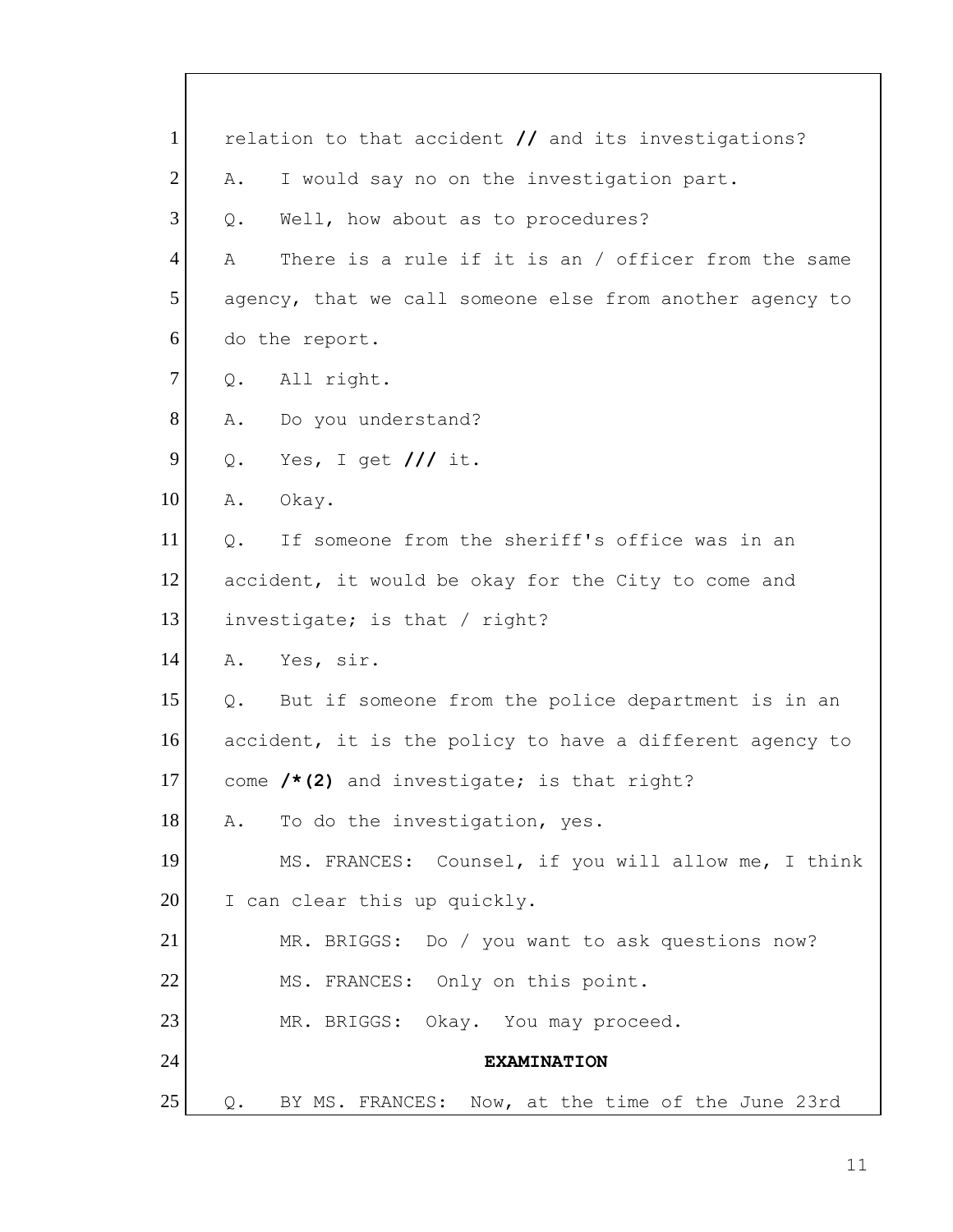| $\mathbf{1}$   | accident we / are here to discuss, were you on duty with         |
|----------------|------------------------------------------------------------------|
| $\overline{2}$ | the police department?                                           |
| 3              | A. Yes, ma'am.                                                   |
| $\overline{4}$ | Q. All right. Did a different agency come out to                 |
| 5              | investigate that / accident?                                     |
| 6              | A. Yes, they did.                                                |
| 7              | Which agency came out and worked that June 23rd<br>$Q_{\bullet}$ |
| 8              | accident?                                                        |
| 9              | It was the sheriff's office.<br>$A$ .                            |
| 10             | Q. All right. That was per // your policy; is that               |
| 11             | right?                                                           |
| 12             | A. Yes, it was.                                                  |
| 13             | MS. FRANCES: Nothing further on this point.                      |
|                |                                                                  |
| 14             | CONTINUED EXAMINATION                                            |
| 15             | Q. BY MR. BRIGGS: Let's now move to the accident we              |
| 16             | are here to discuss.                                             |
| 17             | All / right.<br>Α.                                               |
| 18             | Do you recall what time of day this accident<br>Q.               |
| 19             | occurred?                                                        |
| 20             | Yes, I do.<br>Α.                                                 |
| 21             | Okay. And what time of day was it?<br>Q.                         |
| 22             | It was approximately $//$ 3:25 in the morning; so<br>Α.          |
| 23             | $3:25$ a.m.                                                      |
| 24             | I understand. Approximately how long had you been<br>Q.          |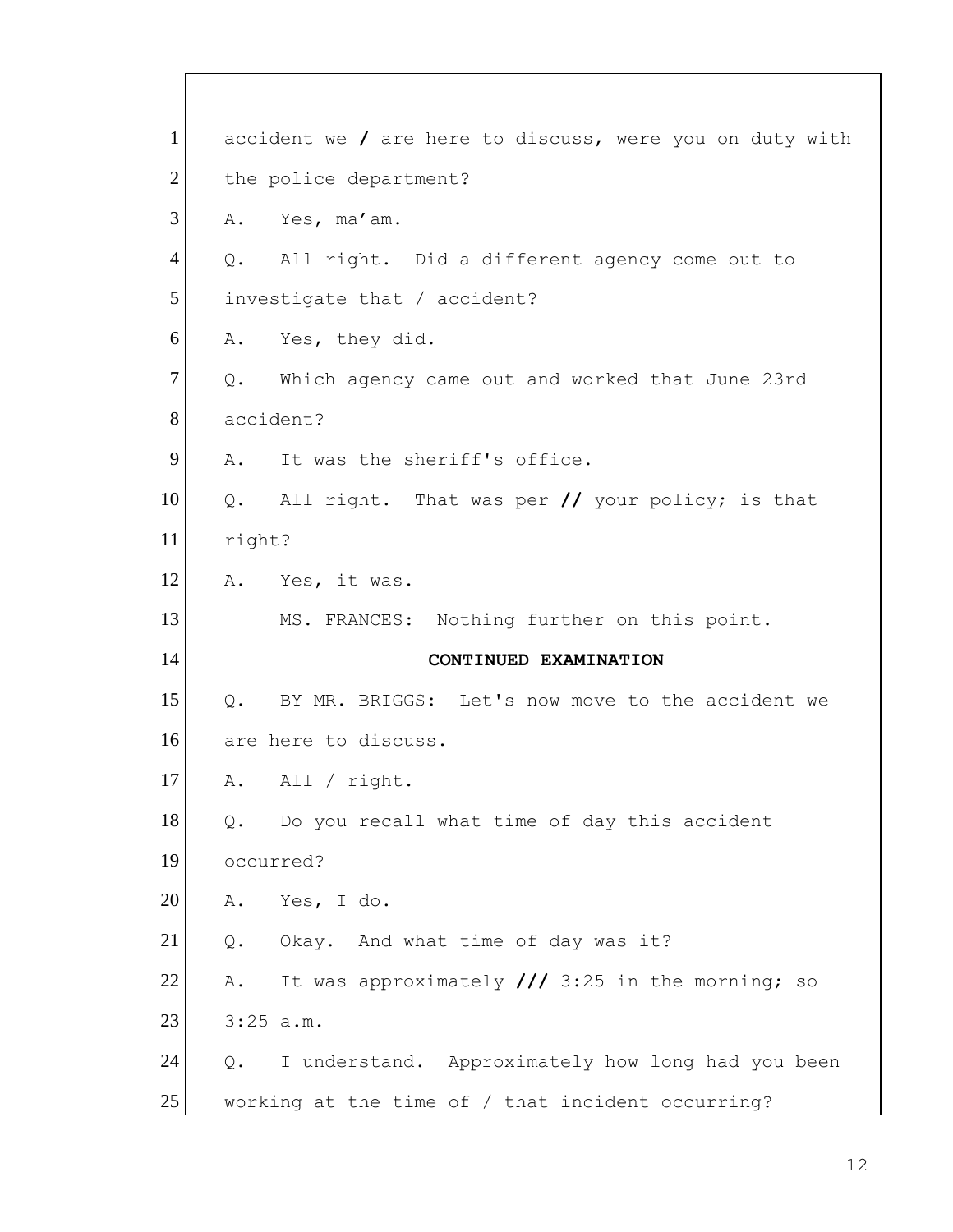| $\mathbf{1}$   | Α.    | I started shift at 2100 or 9:00 p.m.                      |
|----------------|-------|-----------------------------------------------------------|
| $\overline{2}$ | Q.    | Okay. And how long a shift were you scheduled to          |
| 3              |       | work $/*$ (3) that day?                                   |
| $\overline{4}$ | Α.    | It is a 10-hour shift.                                    |
| 5              | Q.    | Okay. What time did you begin?                            |
| 6              | Α.    | It was specifically from 9:00 o'clock until 7:00          |
| $\tau$         |       | $a.m.$ in / the morning.                                  |
| 8              | Q.    | And where were you coming from when the incident          |
| 9              |       | occurred?                                                 |
| 10             | Α.    | I was coming from a call for service.                     |
| 11             |       | MS. SWANSON: Objection. That is nonresponsive.            |
| 12             |       | MS. FRANCES: I / disagree. The witness answered.          |
| 13             |       | MS. SWANSON: It is totally confusing at this point.       |
| 14             |       | MS. FRANCES: I am sure counsel will get there.            |
| 15             | Q.    | BY MR. BRIGGS: Officer, when you say you were             |
| 16             |       | coming / from a call for service, are you saying you were |
| 17             |       | on your way to a call?                                    |
| 18             | Α.    | That is correct.<br>Yes.                                  |
| 19             | Q.    | Okay. What direction were you // traveling when           |
| 20             |       | this accident occurred?                                   |
| 21             | Α.    | I was traveling westbound on Alpine.                      |
| 22             | $Q$ . | All right. And where were you heading to when the         |
| 23             |       | incident occurred? Where were / you planning on heading   |
| 24             |       | to at that time?                                          |
| 25             | Α.    | I was going to a call for service somewhere in the        |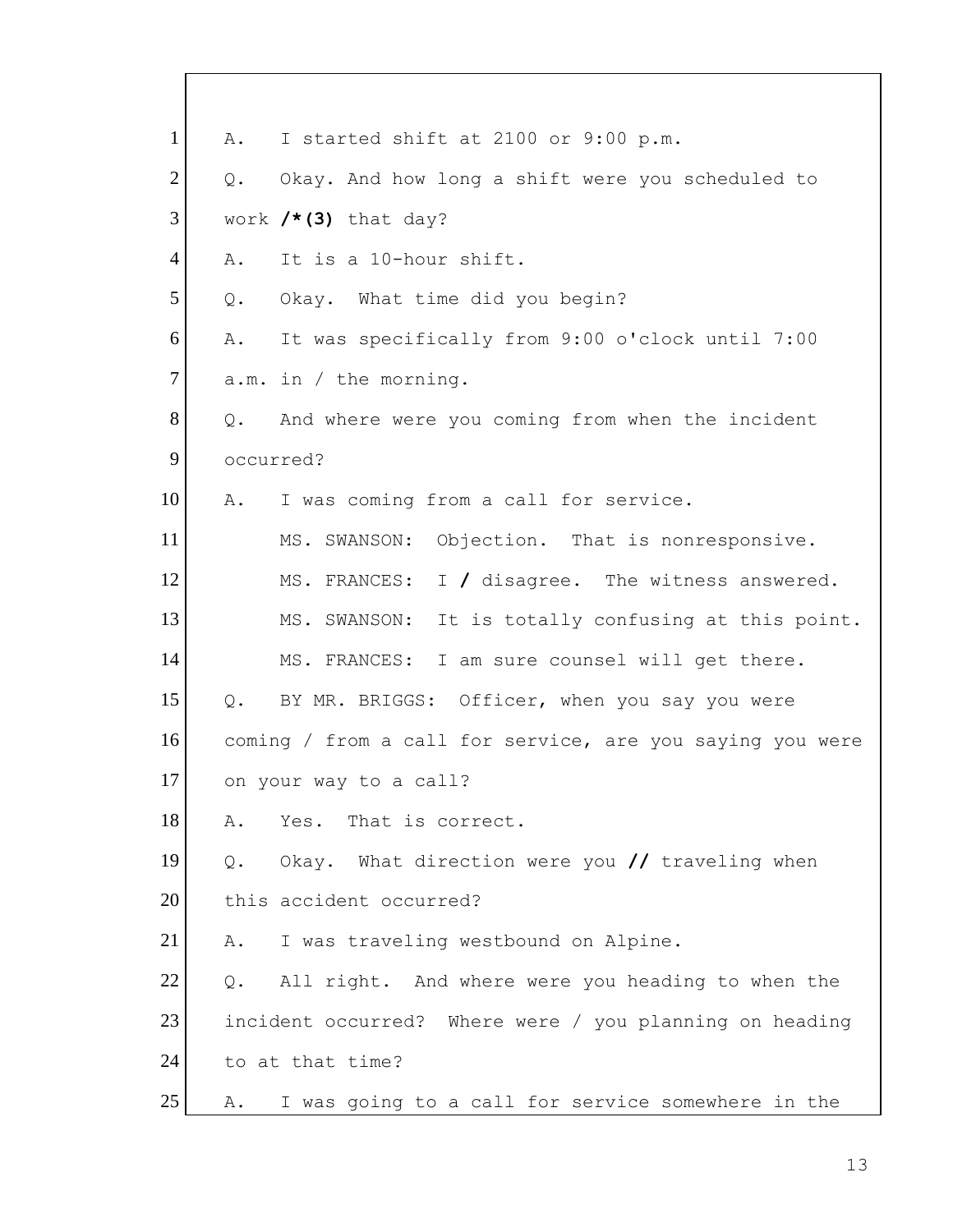1 vicinity of the mall. 2 Q. Was the /// call you were heading to in your 3 district or beat area? 4 A. Yes.  $5$  Q. And do you recall how long you had received the call 6 for service / prior to the accident occurring?  $7$  A. I called out that I was en route to that call 8 for service at around  $6:24$  -- I'm sorry.  $/* (4)$  Not  $6:24$ , 9 3:24. 10 | Q. How long was that before the incident occurred? 11 A. The accident happened very shortly after that. 12 Q. All right. Where / did this accident take place? 13 A. It was at Alpine and Seventh Street. 14 Q. Okay. And you were heading westbound on Alpine; 15 correct? 16 A. Yes, I was. 17 Q. Okay. **/** What lane of travel were you in when the 18 incident occurred? 19 A. Well, I was in one of two turn lanes. 20 Q. Okay. 21 | A. I do not remember / which one exactly. 22 Q. Okay. Would you have been in the left turn 23 lane or the more central of the turn lanes? 24 A. I specifically do not **//** recall at this point. 25 Q. Okay. Can you just tell me, in your own words,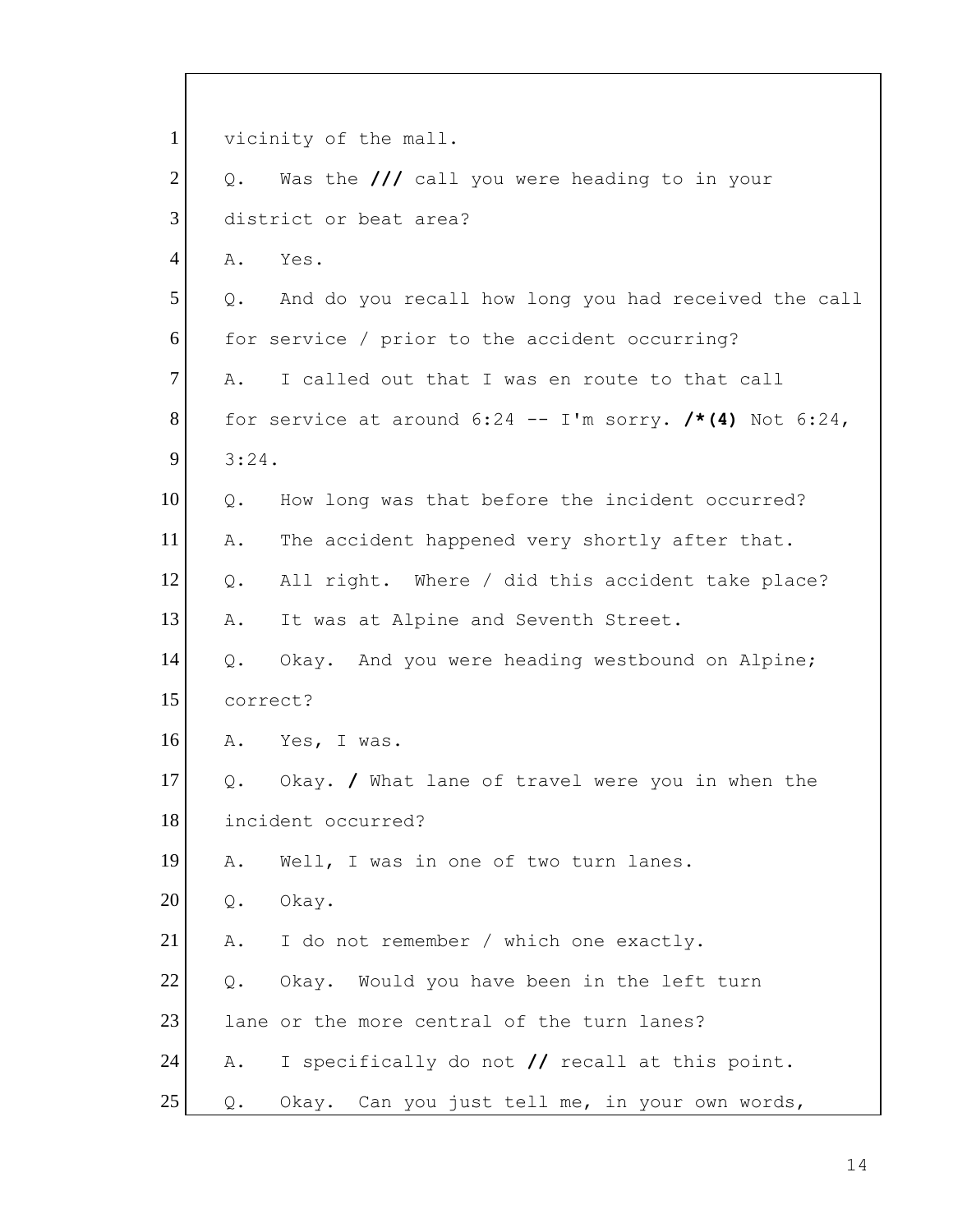1 how this incident occurred. 2 MS. FRANCES: Objection. Calls for a narrative. 3 MS. SWANSON: Join. It / would be better if you 4 asked him questions. 5 MR. BRIGGS: He can answer the question as phrased. 6 MS. SWANSON: It is your depo, Counsel. 7 Q. BY MR. BRIGGS: Officer, please tell us what **///** 8 happened as you approached the intersection. 9 A. I was going westbound on Alpine, coming up to 10 Seventh. 11 Q. And then what happened? 12 A. I was going to turn / southbound onto Seventh and 13 drive from there. The traffic signal was red. 14 Q. Did you stop at the signal? 15 A. I don't recall whether I came to **/\*(5)** a complete 16 stop or not. 17 | Q. What happened after that? 18 A. I got ready for the stoplight to change. It was 19 very late, and there was hardly / any traffic. 20 Q. Please continue, sir. 21 A. After looking left and right, I started to roll 22 forward.  $23$  Q. Is that when the accident happened? 24 A. That is when I **/** hit your client.  $25$  Q. All right.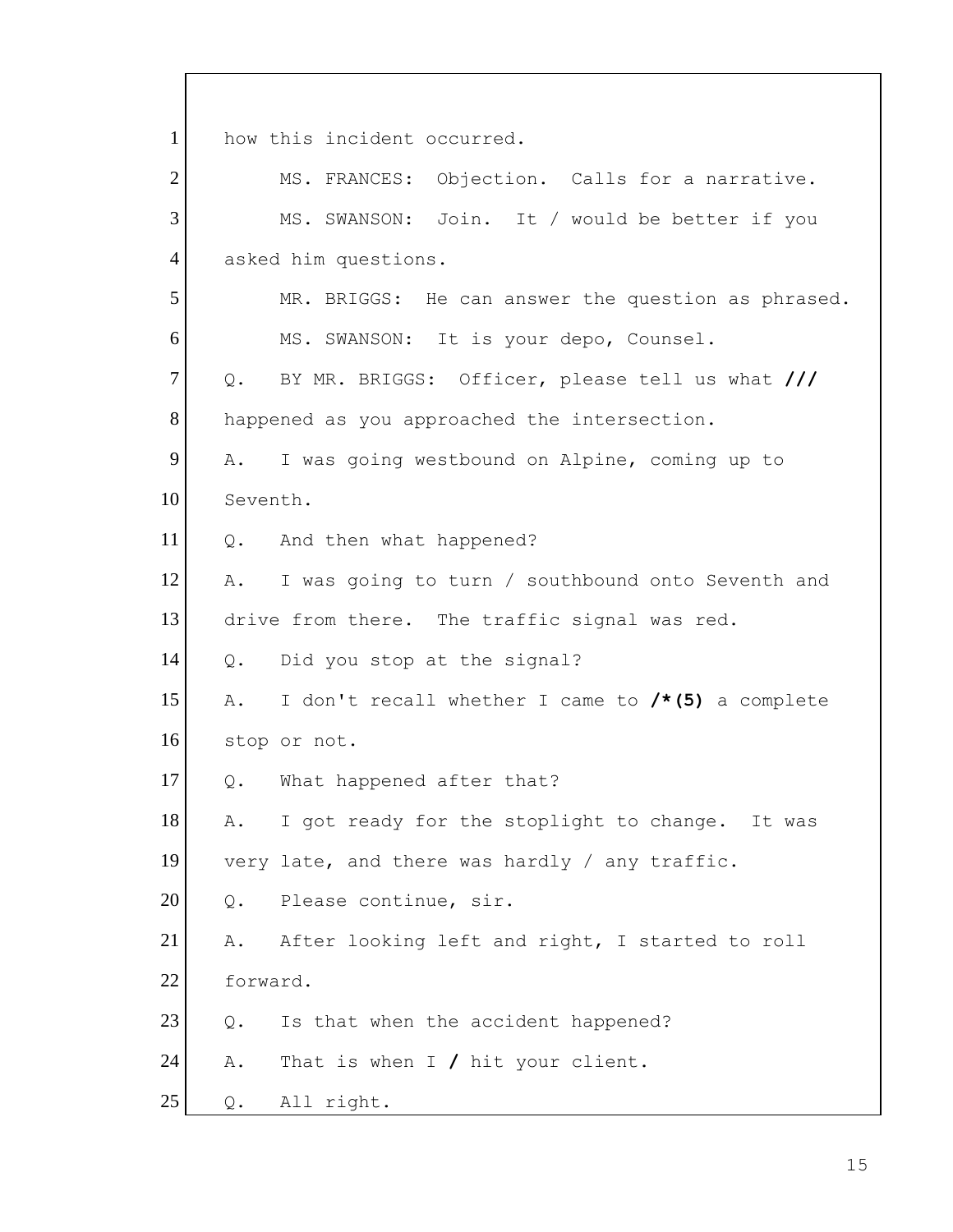| $\mathbf{1}$   | A. At first, I didn't know he was even on a bicycle.       |
|----------------|------------------------------------------------------------|
| $\overline{2}$ | It just happened very quickly.                             |
| 3              | MS. SWANSON: You have answered the / question,             |
| $\overline{4}$ | Officer.                                                   |
| 5              | MS. FRANCES: Just wait until the next question.            |
| 6              | THE WITNESS: All right.                                    |
| $\overline{7}$ | Q. BY MR. BRIGGS: What did you do immediately after        |
| 8              | the incident?                                              |
| 9              | I slammed on the brakes, jumped out // of my patrol<br>Α.  |
| 10             | vehicle, went to the front of my car.                      |
| 11             | Okay. What did you observe at that point in time?<br>Q.    |
| 12             | I observed him lying / on the ground with a bicycle.<br>Α. |
| 13             | What action did you take then?<br>Q.                       |
| 14             | You know, I immediately asked him if he needed an<br>Α.    |
| 15             | ambulance.                                                 |
| 16             | Did he $//$ appear injured?<br>Q.                          |
| 17             | Not to me, but I wanted to, you know, make<br>Α.           |
| 18             | sure he wasn't hurt.                                       |
| 19             | And how did my client respond to your question? /<br>Q.    |
| 20             | He said he didn't need one. It appeared that he<br>Α.      |
| 21             | intended to leave the scene.                               |
| 22             | Okay. What happened next?<br>Q.                            |
| 23             | Well, I asked him several more $/* (6)$ times, you<br>Α.   |
| 24             | know, if I could get him an ambulance, get him checked     |
| 25             | out.                                                       |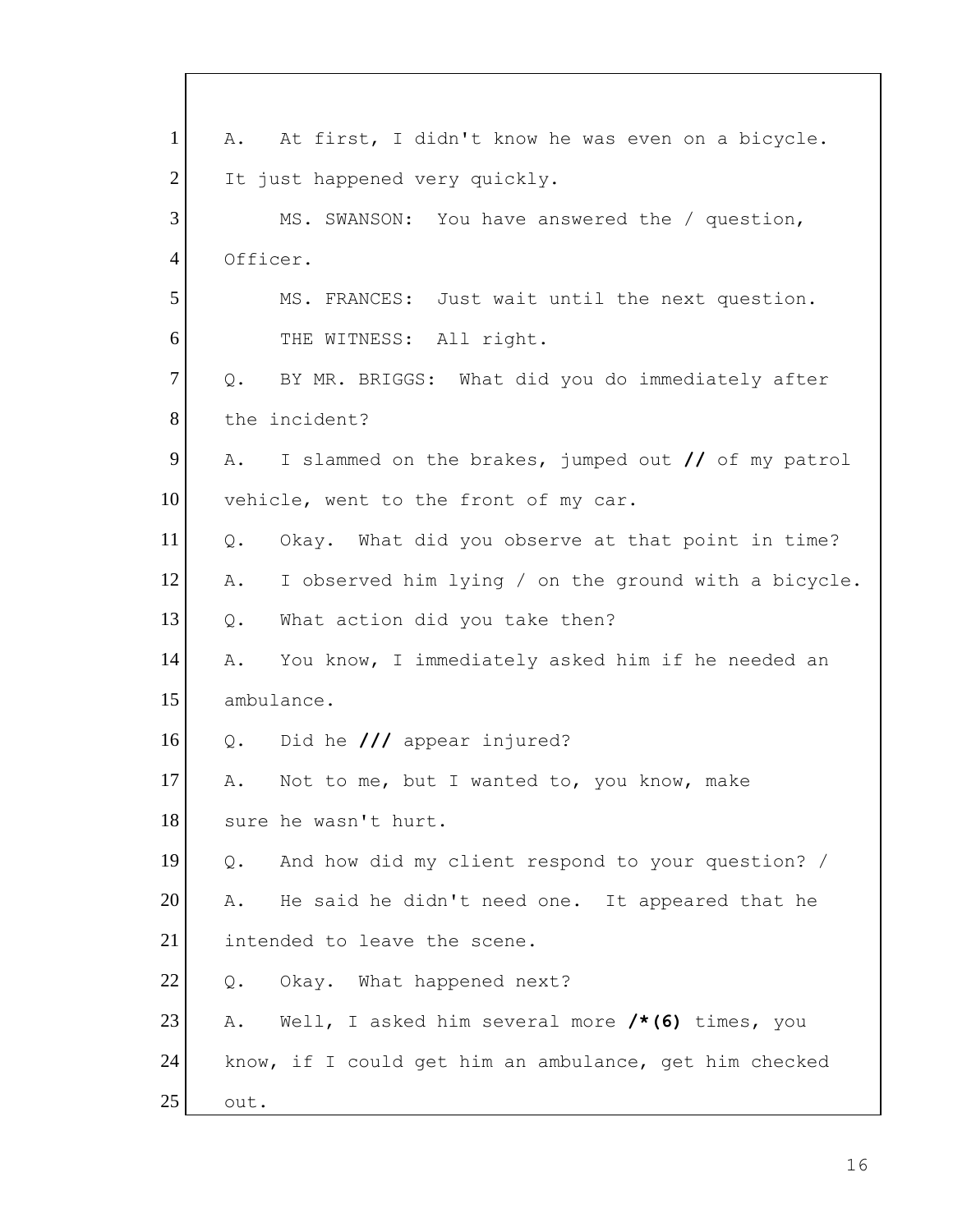1 | Q. Did he eventually agree? 2  $A.$  He decided, yeah, that was going to / be a good 3 idea. 4 Q. Okay. Did you then request an ambulance? 5 A. At that point we moved off of the roadway, and I 6 requested an ambulance. **/** 7 Q. All right. 8 A. I also called for a supervisor, per our policy. 9 Q. Now, you indicated you are not sure if you stopped 10 for the red light; / is that correct? 11 MS. FRANCES: Objection. Asked and answered. 12 MS. SWANSON: I will join in that. 13 MS. FRANCES: Why are we going back? 14 MR. BRIGGS: I am going back to the accident. 15 MS. FRANCES: Okay. **//** 16 MR. BRIGGS: I just want to make certain we are at 17 the same point in time. 18 MS. SWANSON: Perhaps we could proceed on. 19 | Q. BY MR. BRIGGS: Officer, do you remember what 20 speed / you were going just prior to contact occurring 21 between your vehicle and my client? 22 A. Just prior to? Well, less than five miles an  $23$  hour, I  $//$  would say. 24 Q. All right. Had you slowed down prior to the 25 incident occurring as you approached the intersection?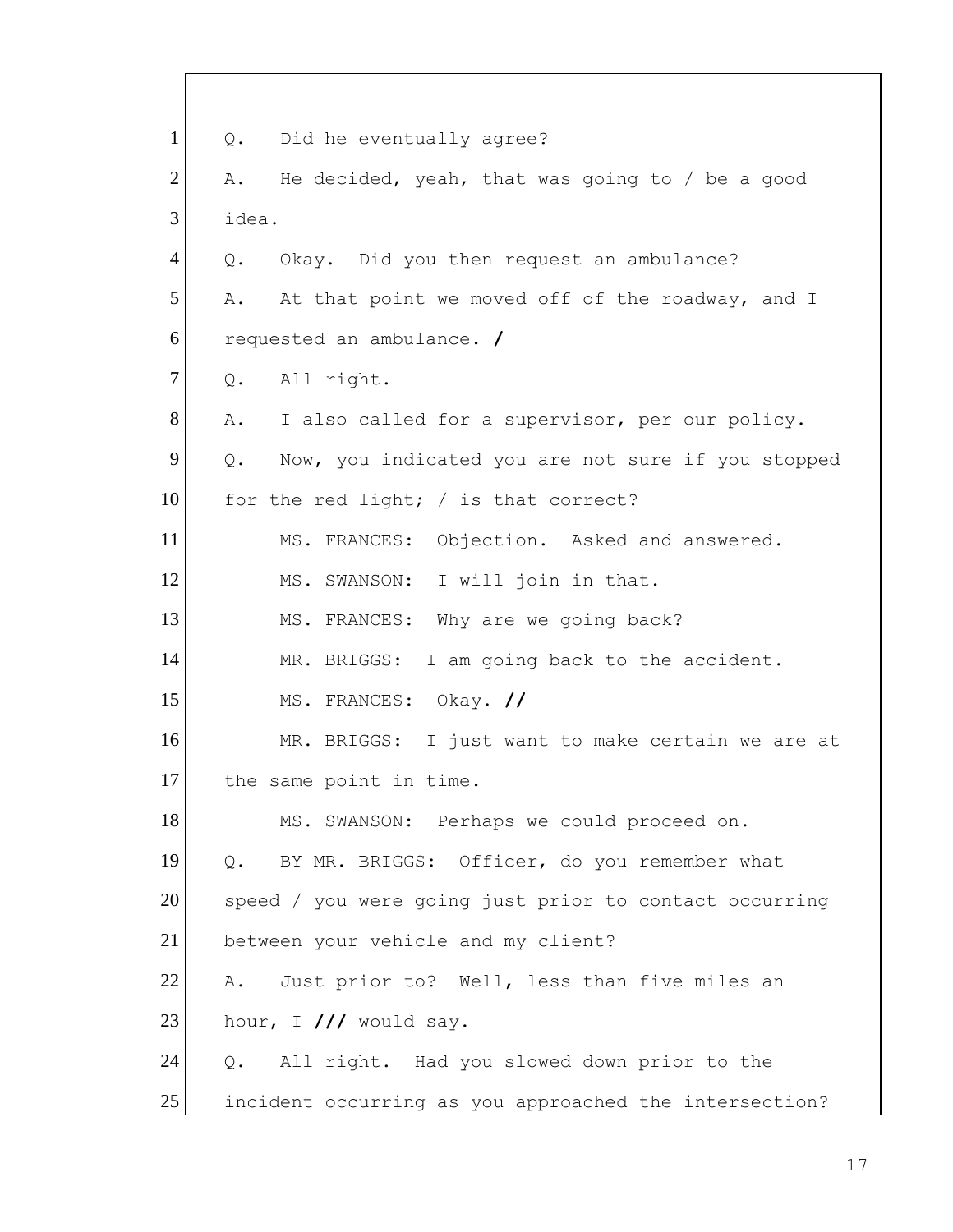| $\mathbf{1}$   | Α.            | Yes.                                                      |
|----------------|---------------|-----------------------------------------------------------|
| $\overline{2}$ | Q.            | Okay. Were there any other cars / around at that          |
| 3              |               | point that you recall?                                    |
| $\overline{4}$ | Α.            | I do not recall any other cars being there right          |
| 5              | then.         |                                                           |
| 6              |               | Q. Okay. As you were approaching the                      |
| $\overline{7}$ |               | intersection, /*(7) do you recall seeing my client on his |
| 8              |               | bicycle prior to the impact?                              |
| 9              | A.            | I do not.                                                 |
| 10             |               | Q. Okay. Where were you looking when the impact           |
| 11             |               | occurred? /                                               |
| 12             | Α.            | I don't recall.                                           |
| 13             | $Q_{\bullet}$ | Do you remember what direction you were looking?          |
| 14             | Α.            | I know I was looking left and right, but I don't          |
| 15             |               | recall which direction / I was looking in.                |
| 16             | Q.            | Okay. Am I correct that you agree you proceeded           |
| 17             |               | through the red light; correct?                           |
| 18             | Α.            | Are you saying through the lane of / travel?              |
| 19             | Q.            | There was a red light controlling your lane of            |
| 20             |               | travel; correct?                                          |
| 21             | Α.            | Yes.<br>Yes.                                              |
| 22             | $Q$ .         | And you are not disputing that you proceeded against      |
| 23             |               | that red // light; correct?                               |
| 24             | Α.            | No.                                                       |
| 25             |               | MS. SWANSON: That was a double negative.                  |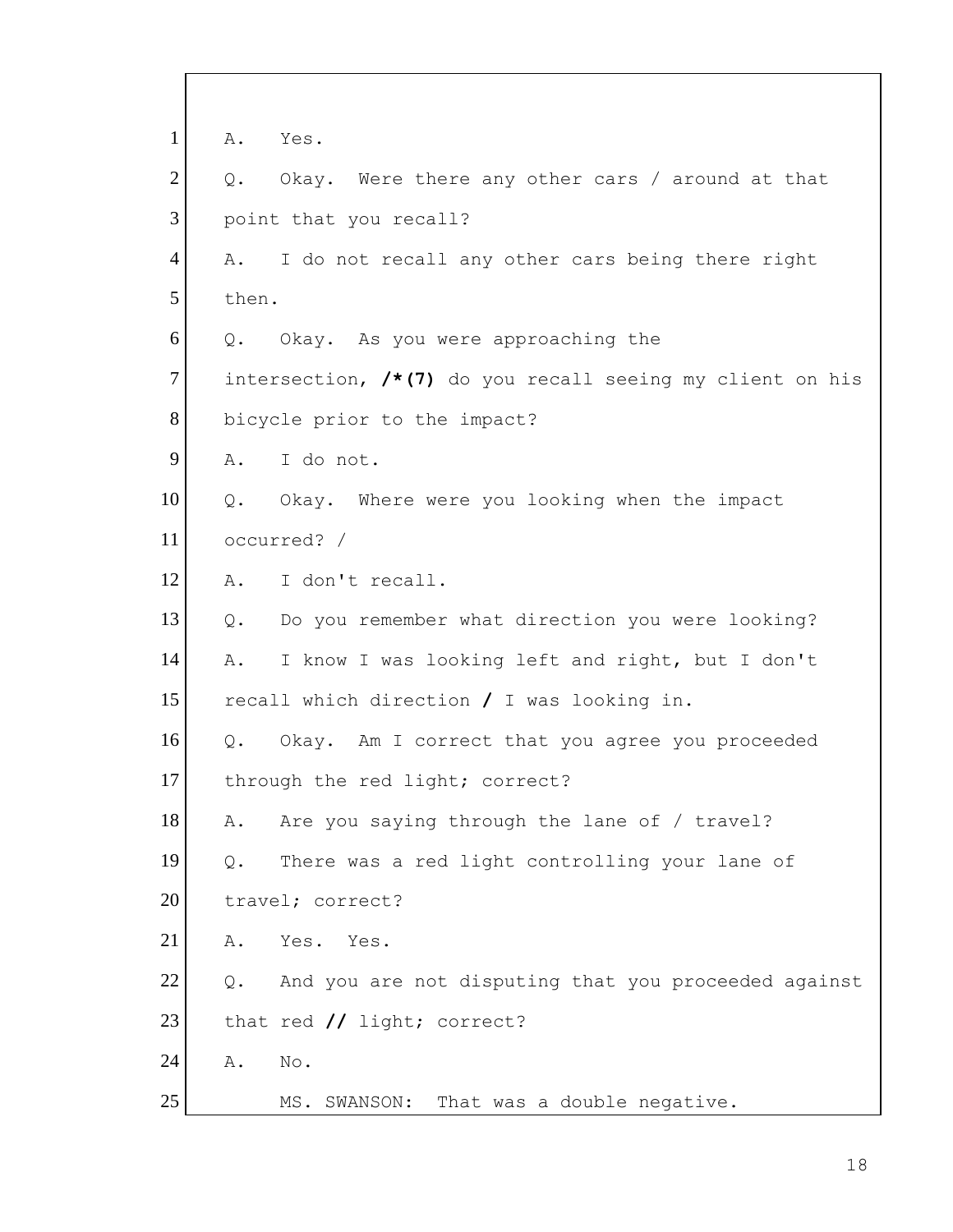1 MS. FRANCES: You may want to clarify that for the 2 record, Counsel. 3 THE WITNESS: What do you want me to do? / 4 MS. SWANSON: Nothing, Officer. We are just 5 clearing up the record. 6 Q. BY MR. BRIGGS: Did you stop for the red light? 7 A. No, sir. 8 Q. Okay. And you gave a written statement /// to the 9 sheriff's officers that investigated this accident; 10 right? 11 A. Yes, sir. 12 Q. All right. Have you had a chance to read that 13 statement prior to today? / 14 A. Yes, I have. 15 Q. Okay. Looking at the document, is this your 16 signature on the bottom of the page? 17 A. Yes, it is. 18 Q. Okay. And is this **/\*(8)** your handwriting here as 19 well? 20 A. Yes, sir, it is.  $21$  Q. Okay. And is there anything in this written 22 statement that you disagree with at this point / in time? 23 A. No, there is not.  $24$  Q. Okay. Going back to the accident, you called for an 25 ambulance; is that correct?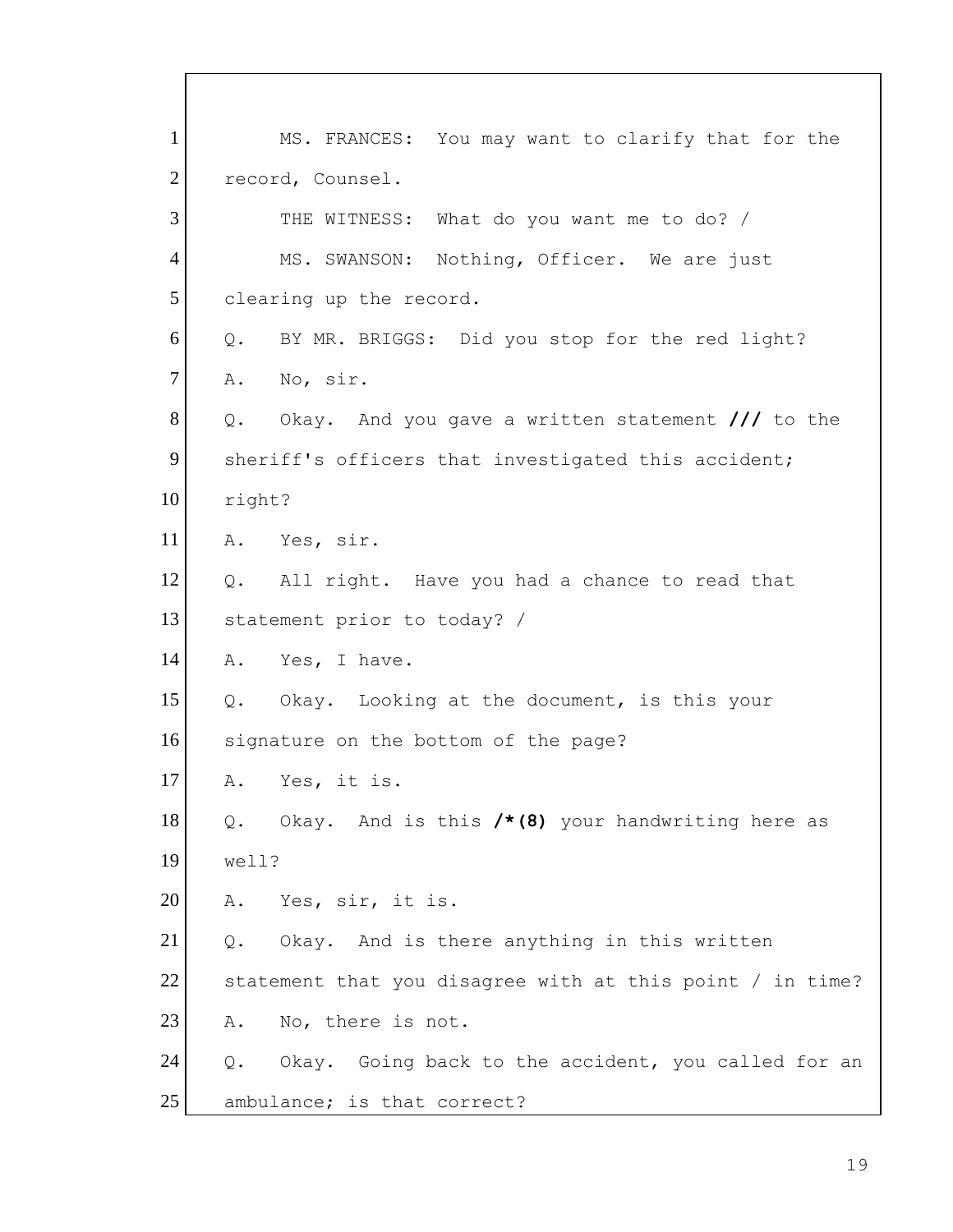| $\mathbf{1}$   | Well, I asked dispatch to $/$ call the ambulance.<br>Α.    |
|----------------|------------------------------------------------------------|
| $\overline{2}$ | Okay. You don't have to dial 911; right?<br>Q.             |
| 3              | Yeah, I just used the radio.<br>Α.                         |
| $\overline{4}$ | Okay. And what led you to / request an ambulance at<br>Q.  |
| 5              | the scene of the incident?                                 |
| 6              | The fact that he had fallen off of his bicycle after<br>Α. |
| $\overline{7}$ | the vehicle hit him.                                       |
| 8              | Okay. // Would it be fair to say you thought it<br>Q.      |
| 9              | would be prudent for him to get an examination?            |
| 10             | Α.<br>Yes.                                                 |
| 11             | Okay. Is that because you believed / there was a<br>Q.     |
| 12             | possibility he was injured in this incident?               |
| 13             | Yes.<br>Α.                                                 |
| 14             | You said you did not see him before the impact<br>Q.       |
| 15             | occurred; is that right? ///                               |
| 16             | That is correct.<br>Α.                                     |
| 17             | Okay. Officer, describe what you saw when you<br>Q.        |
| 18             | slammed on your brakes and got out of the vehicle.         |
| 19             | It was just a / flash of something and then the<br>Α.      |
| 20             | sound of my vehicle hitting something.                     |
| 21             | Okay. What did you do after seeing this flash and<br>Q.    |
| 22             | hearing the sound? /*(9)                                   |
| 23             | I hit the brake, threw it in park, and immediately<br>Α.   |
| 24             | got out.                                                   |
| 25             | Okay. And where in relation to your vehicle was my<br>Q.   |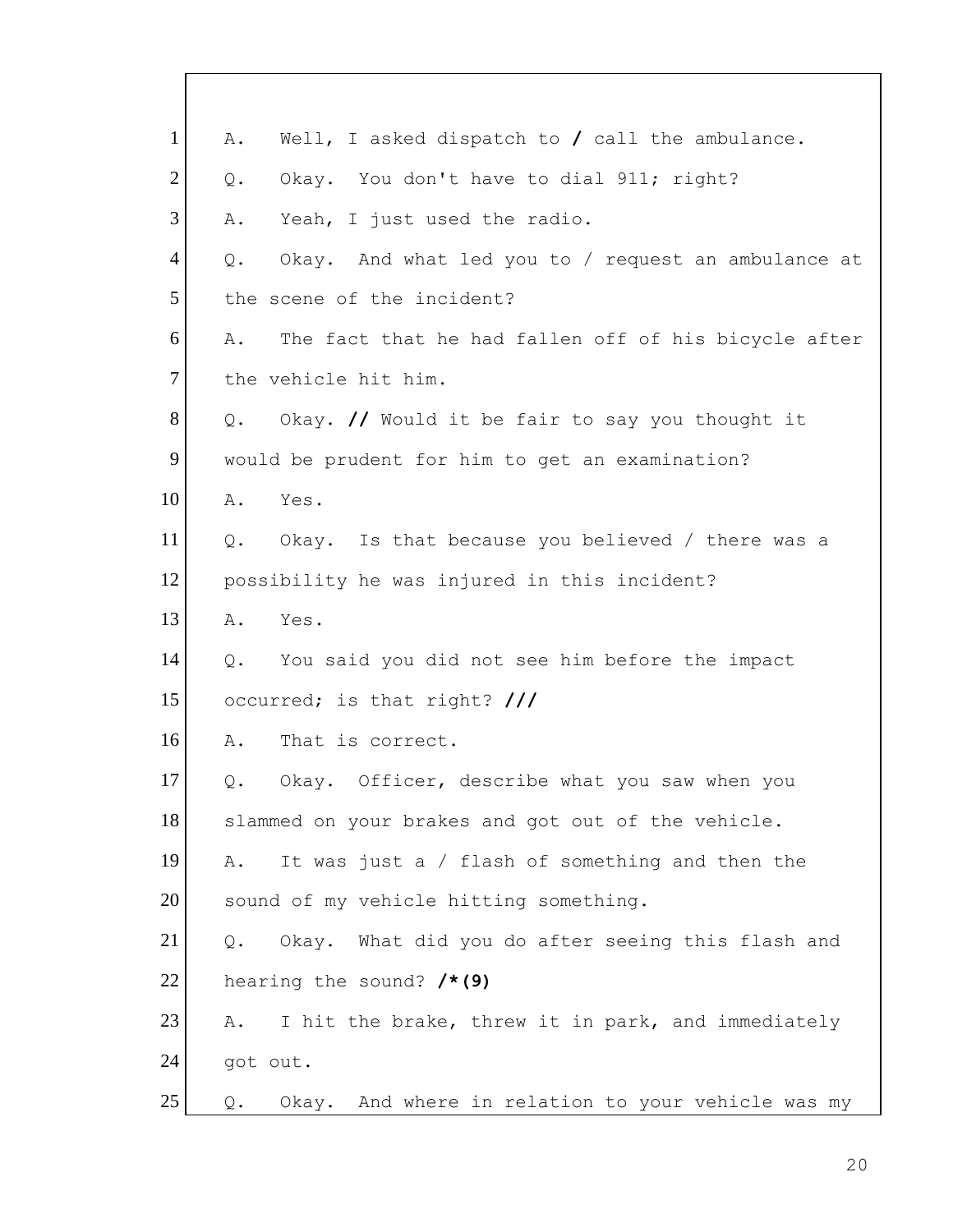| $\mathbf{1}$   | client when you / got out of your vehicle?                           |
|----------------|----------------------------------------------------------------------|
| $\overline{2}$ | I couldn't say exactly but somewhere in the front<br>Α.              |
| 3              | of.                                                                  |
| $\overline{4}$ | Okay. And when you say "in the front of,"<br>$Q$ .                   |
| 5              | would $\prime$ it be in the front to the left or directly in         |
| 6              | front, or was he almost past your vehicle towards the                |
| $\overline{7}$ | right?                                                               |
| 8              | I believe it / was more towards the passenger side.<br>Α.            |
| 9              | Q.<br>Okay.                                                          |
| 10             | That would be towards the right of how I was looking<br>Α.           |
| 11             | out of the vehicle.                                                  |
| 12             | All right. And // had you driven through this<br>Q.                  |
| 13             | intersection prior to the time of the incident?                      |
| 14             | Yes, sir.<br>Α.                                                      |
| 15             | Okay. Many times?<br>Q.                                              |
| 16             | Α.<br>Yes, sir.                                                      |
| 17             | All right. And are you / able to estimate for us<br>$Q$ .            |
| 18             | how many times?                                                      |
| 19             | Not really.<br>Α.                                                    |
| 20             | Okay. And this intersection was part of your<br>Q.                   |
| 21             | district that you patrolled at the time $\frac{1}{1}$ of this        |
| 22             | incident; correct?                                                   |
| 23             | Part of the district, yes.<br>Α.                                     |
| 24             | Okay. Do you recall, when you stopped your vehicle,<br>$Q_{\bullet}$ |
| 25             | where your vehicle was in relation to $/$ the pedestrian             |

 $\overline{\Gamma}$